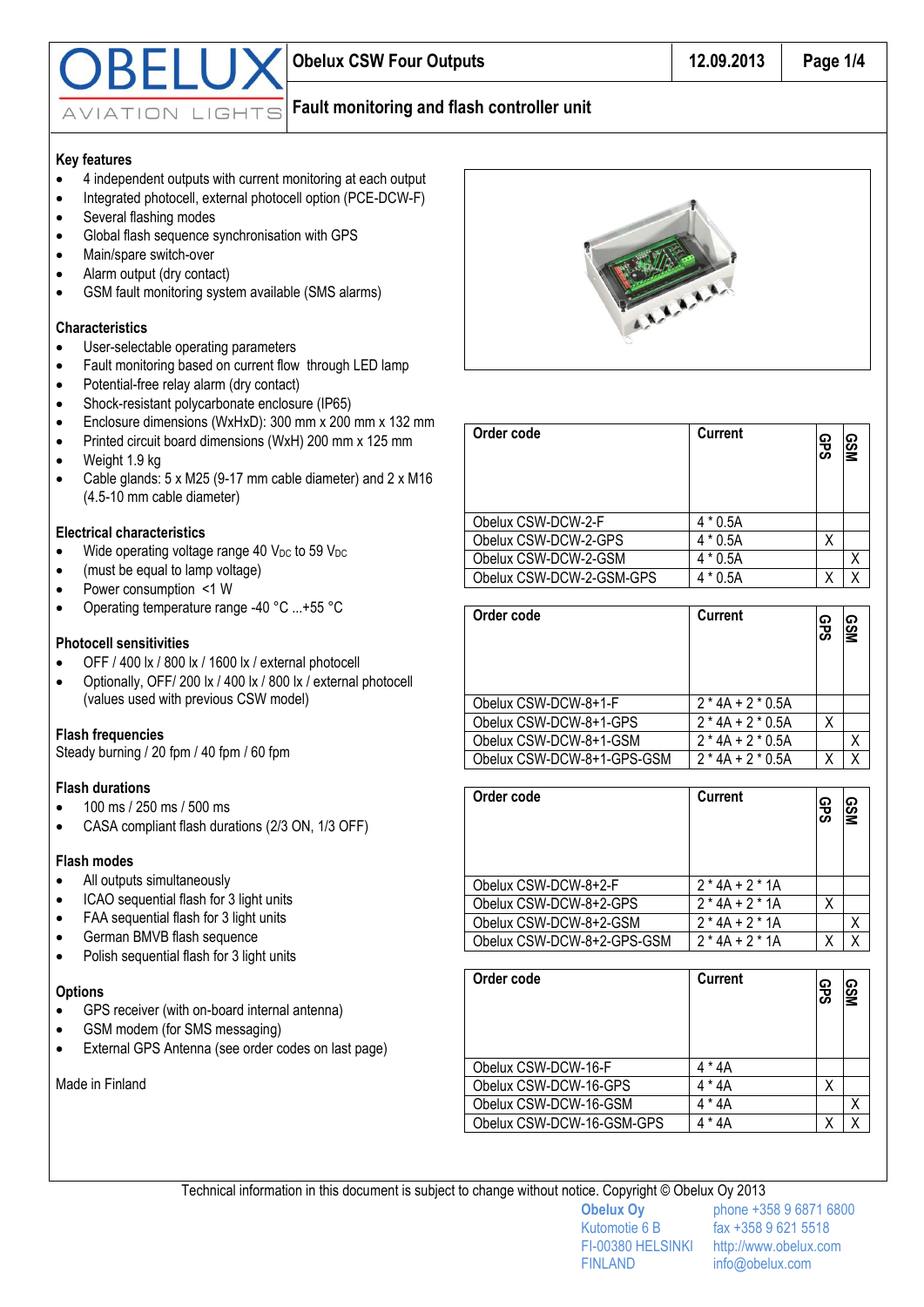

• Photocell ON GPS operation

4 Alarm relay output connector

7 **Output status indicator LEDs [Green]** 8 Output alarm indicator LEDs [Red] 9 Photocell status indicator LED [Yellow]

11 | GSM status indicator LED [Green] 12 | Self-test ok status indicator LED [Green]

13 Internal photocell

switches in each) 15 GPS receiver module

5 GPS External Antenna connector (Radiall RP-MCX) 6 External photocell I/O and power supply to photocell GSM modem I/O and power supply to GSM modem

10 GPS synchronization status indicator LED [Green]

14 | Configuration DIP switches (three switch blocks with eight

- GSM operation
- Self test OK
- 
- **Alarm relay characteristics**
- Two pole contacts: Normally Open (NO) and Normally Closed (NC)
- Active when CSW is powered
- Switch voltage (max): 200 VDC
- Switch current (max): 0.25 A
- Switch power (max): 3 W
- Contact resistance (max) 0.15 ohm

# **Output current alarm level settings**

User can select from pre-set upper and lower alarm levels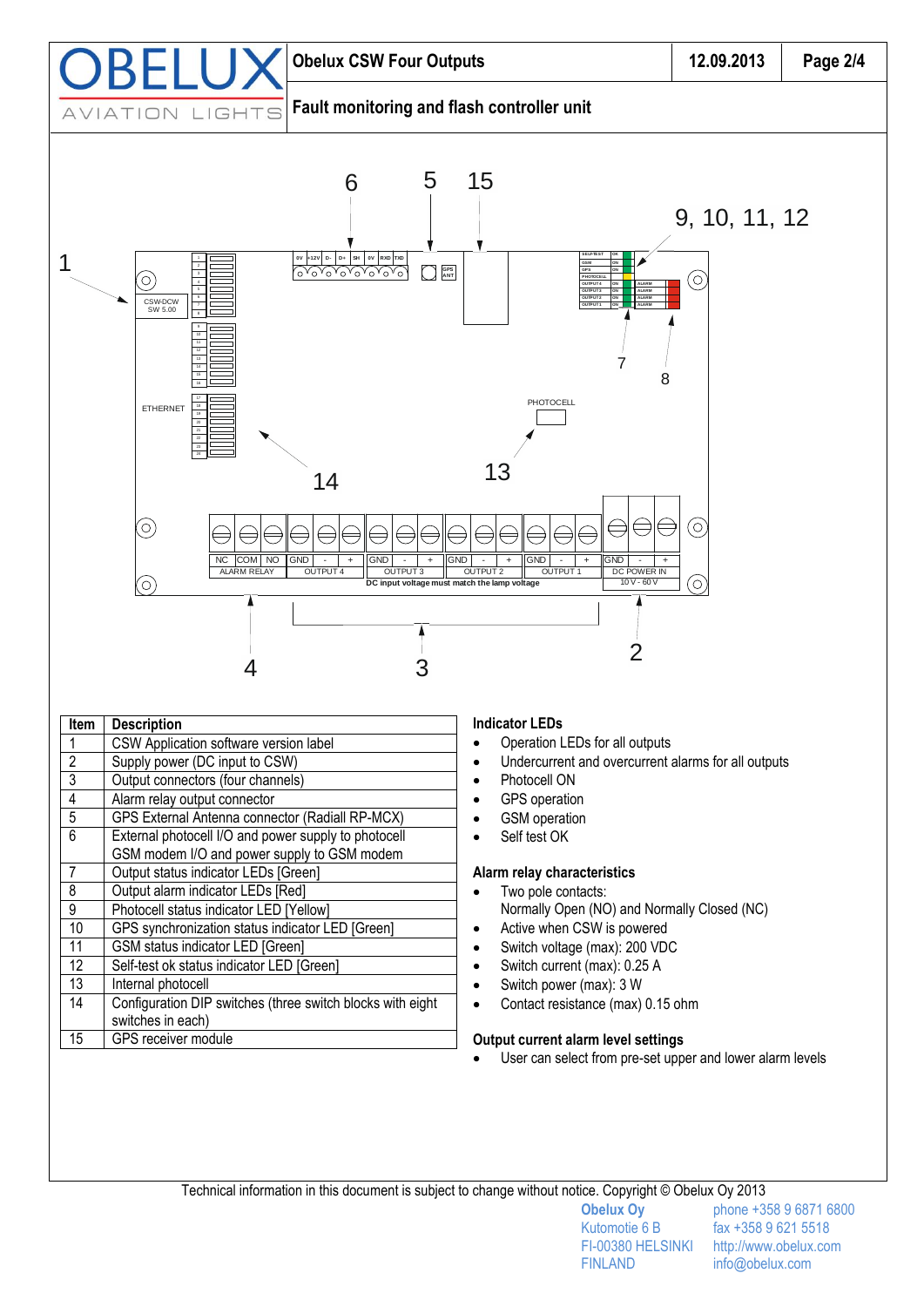

#### **Description of operation**

CSW measures the current consumption of the outputs in use in 250 ms intervals. When five consecutive measurements give overcurrent fault, alarm is generated. If output current exceeds 8 A, faulty output is turned OFF. After 30 minutes CSW will try to switch (faulty) output back on, will make five new measurements, and if the channel is no longer showing fault, this alarm is turned off. If the channel continues to remain in fault the alarm stays on. An alarm is also generated in case of loss of power.

Please pay attention to the DIP switches so that the output current monitoring window selections are correct.

You may connect several light units in parallel to one output, but kindly note that you must add their currents together to get the correct current limit, and alarm will only happen outside this current limit.

If internal photocell is used, unit must be installed outdoors according to requirements (e.g. facing north on Northern hemisphere).

#### **ICAO/FAA Sequential flash mode for 3-light unit**

According to ICAO Aerodrome Design Manual, Part 4, Visual Aids, fourth edition - 2004 and FAA AC 150/5345-43F, 09/12/06:

*Some cases, lighting systems requires both a unique, easily recognized, vertically coded flashing sequence, and the marking of two or more structures on either side of the flyway, e.g. river valley, major*  road, etc. While not absolutely necessary, synchronized flashing of all *lighted structures is desirable.*

*The middle level (output 2) flash first, the top level (output 1) flash second, and the bottom level (output 3) flash last. The interval between the flashing of the top level and bottom level is twice the interval between the middle level and the top level. The interval between the end of one sequence and the beginning of the next is ten times the interval between the middle level and the top level. The time for the completion of one cycle is 1 second.*

#### **German BMVB Flash Sequence**

According to BMVB LS 11/60.01.87-01/5 Va 02, 24. September 2002, Page 15: 1s on, 0,5s off, 1s on, 1,5 s off

#### **Polish Flash Sequence**

Sequential flash mode for 3-light unit: Starting from bottom - middle top, 20 fpm/light unit, total amount of flashes being 60 fpm.

#### **Multiple CSW's flash synchronization**

UTC (Coordinated Universal Time) from GPS receiver maintains CSW real time clock correct time within 20 ms accuracy. When real time clock is locked to UTC, all CSW units start flash sequence exactly at the same time without any intervention.

For example flash sequence according BMVB LS 11/60.01.87-01/5 Va 02, 24. September 2002: Flash sequence starts 15 times/minute (on every fourth second), at full seconds below: 0, 4, 8, 12,16 ,20, 24, 28, 32, 36, 40, 44, 48, 52 and 56.

FINLAND info@obelux.com